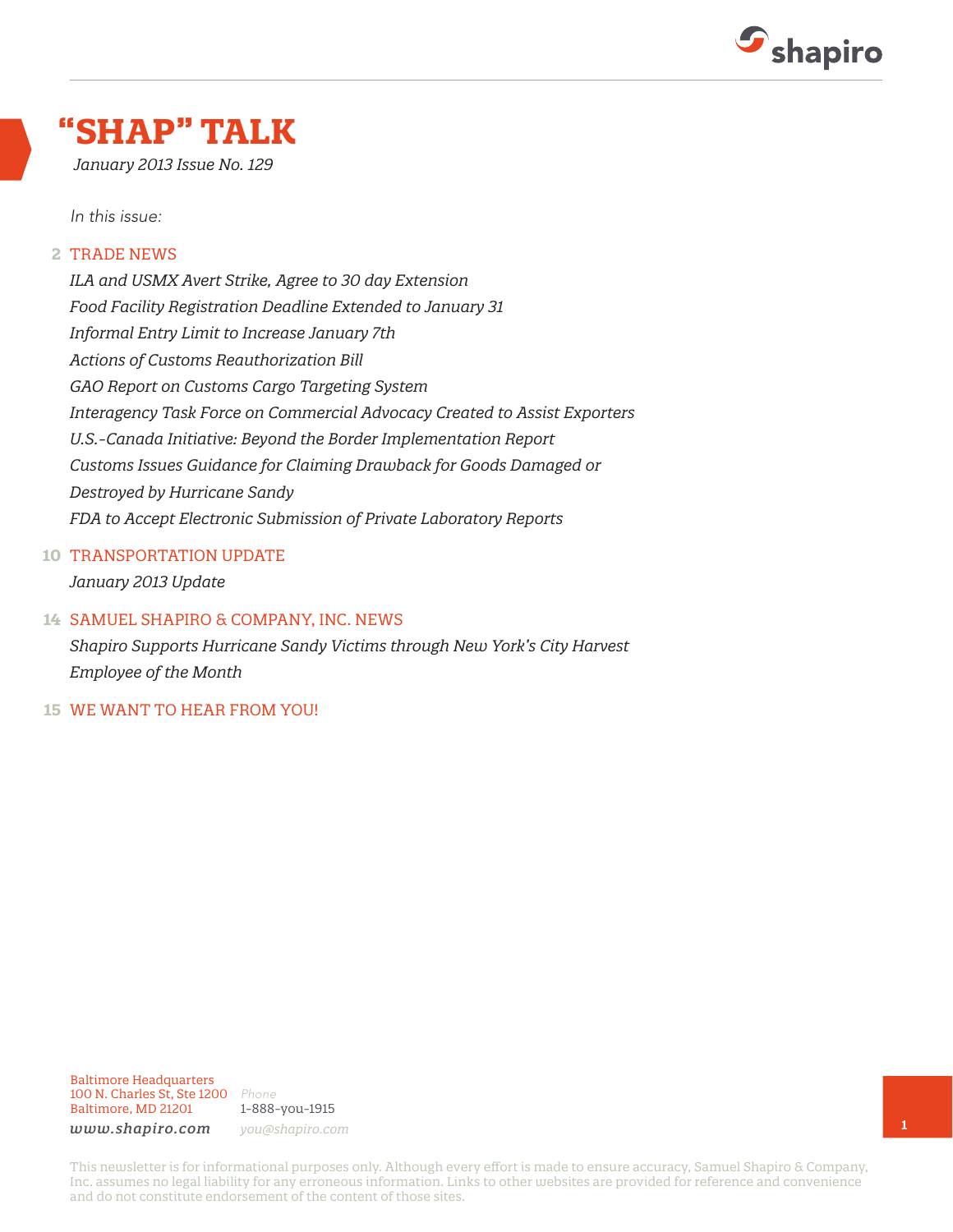

## **TRADE NEWS**

#### *ILA and USMX Avert Strike, Agree to 30 day Extension*

The International Longshoremen's Association (ILA) and the United States maritime Alliance (USMX) have agreed to a contract extension through February 6th, avoiding a December 30th strike at U.S. East and Gulf Coast ports. Federal mediators narrowly avoided port disruption after a deadlock in negotiations.

It was announced that a proposal for the main point of contention, container royalties, had been agreed upon, however details of the agreement are being kept confidential until negotiations are finalized. Talks had collapsed over the ILA's resistance to the restructuring of container royalties and its insistence that any extension be tied to maintaining them. The USMX had proposed container royalties be frozen at current levels with excess royalties being diverted to fund other ILA benefits. The USMX also wanted to phase out the royalties program over the next 25 years. Since the program became uncapped and open ended back in 2009, carriers have complained that costs have increased 50 percent.

Although mediators cleared an important hurdle while avoiding a strike and extending the current contract until the end of January, they still have not reached an overall agreement. The next obstacle to an overall contract agreement will be negotiations on work rules and labor practices, specifically requirements to maintain high staffing levels, with which employers want flexibility. This has been a particularly important issue for NY/NJ waterfront employers who complain about requirements that they hire 15-16 ILA members per work gang when only 9-10 are actually working at a time.

MCS Director George H. Cohen issued the following statement late last week on the United States Maritime Alliance and International Longshoremen's Association labor negotiations;

"I am extremely pleased to announce that the parties have reached the agreements set forth below as a result of a mediation session conducted by myself and my colleague Scot Beckenbaugh, Deputy Director for Mediation Services, on Thursday, December 27, 2012:

"The container royalty payment issue has been agreed upon in principle by the parties, subject to achieving an overall collective bargaining agreement. The parties have further agreed to an additional extension of 30 days (i.e., until midnight, January 28, 2013) during which time the parties shall negotiate all remaining outstanding Master Agreement issues, including those relating to New York and New Jersey. The negotiation schedule shall be set by the FMCS after consultation with the parties.

"Given that negotiations will be continuing and consistent with the Agency's commitment of confidentiality to the parties, FMCS shall not disclose the substance of the container royalty payment agreement. What I can report is that the agreement on this important subject represents a major positive step toward achieving an overall collective bargaining agreement. While some significant issues remain in contention, I am cautiously optimistic that they can be resolved in the upcoming 30-day extension period."

Baltimore Headquarters 100 N. Charles St, Ste 1200 *Phone* Baltimore, MD 21201

1-888-you-1915 *www.shapiro.com you@shapiro.com*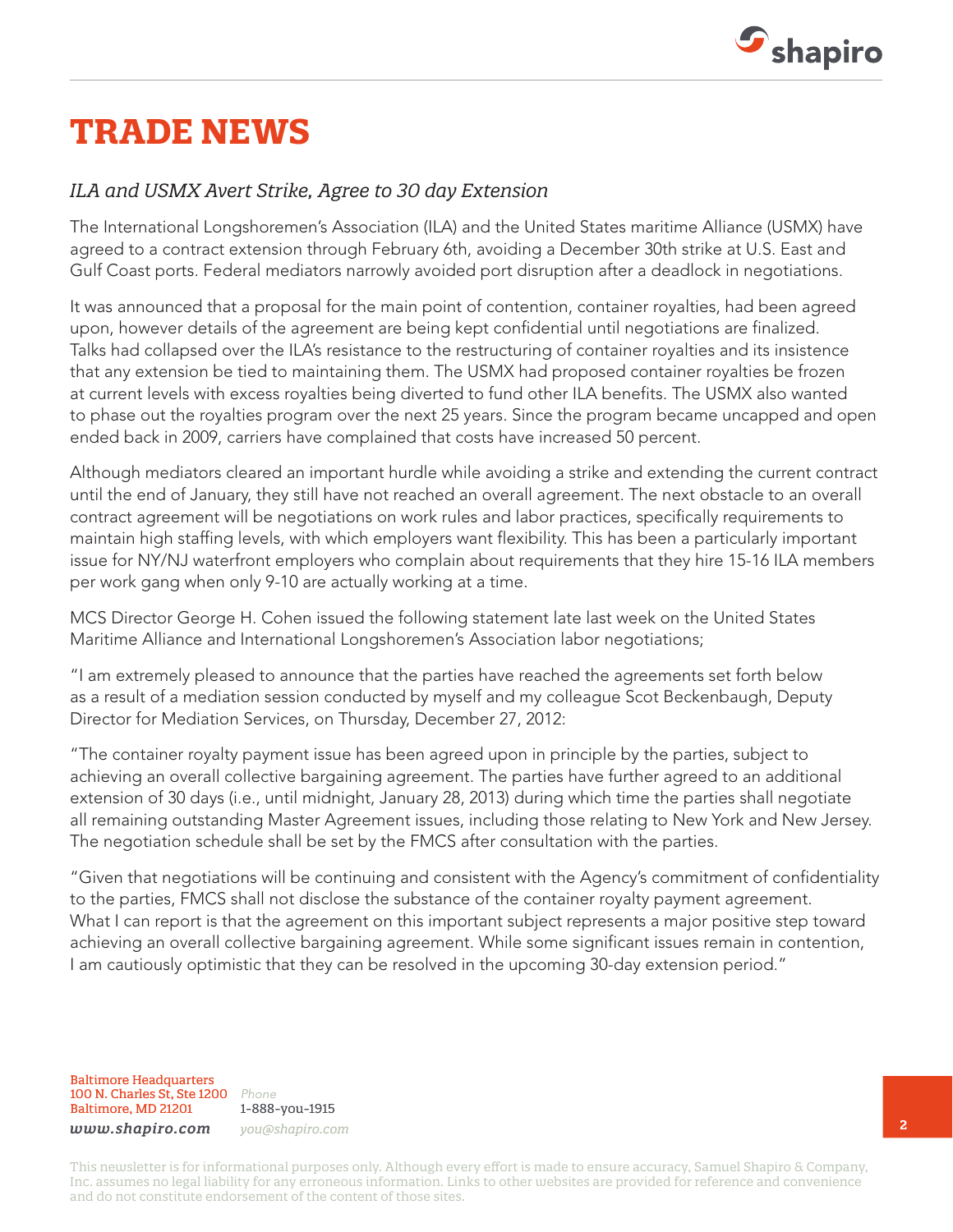

### *Food Facility Registration Deadline Extended to January 31*

The Food and Drug Administration has extended the food facility registration deadline from December 31, 2012 to January 31, 2013. FDA has taken this measure since the initial registration period was to have started October 1 and was delayed until October 22.

FDA has also updated its guidance document for food facility registration: http://www.fda.gov/Food/GuidanceComplianceRegulatoryInformation/GuidanceDocuments/ FoodDefenseandEmergencyResponse/ucm331959.htm

Facilities that manufacture, process, pack or hold food for human and animal consumption may register online at www.fda.gov/furls. Failure to register by the deadline will result in the suspension of the registration number, and shipments from those facilities could be held or refused.

Further information on food facility registration may be found on the FDA website at: http://www.fda.gov/Food/FoodSafety/FSMA/ucm314178.htm?source=govdelivery

### *Informal Entry Limit to Increase January 7th*

The informal entry limit is increasing from \$2,000 to \$2,500 effective January 7, 2013. Informal entries may now include textile shipments which were previously excluded from informal entry procedures due to quotas. Formal entries will still be required for goods subject to antidumping and countervailing duties.

The Merchandise Processing Fee (MPF) for informal entries is \$2.00 as opposed to a minimum of \$25.00 for formal entries. Customs estimates the trade will save approximately \$13 million as a result of the change in value limit for informal entries.

The final rule announcing the informal entry limit may be found here: http://www.gpo.gov/fdsys/pkg/FR-2012-12-06/pdf/2012-29193.pdf

Baltimore Headquarters 100 N. Charles St, Ste 1200 *Phone* Baltimore, MD 21201

1-888-you-1915 *www.shapiro.com you@shapiro.com*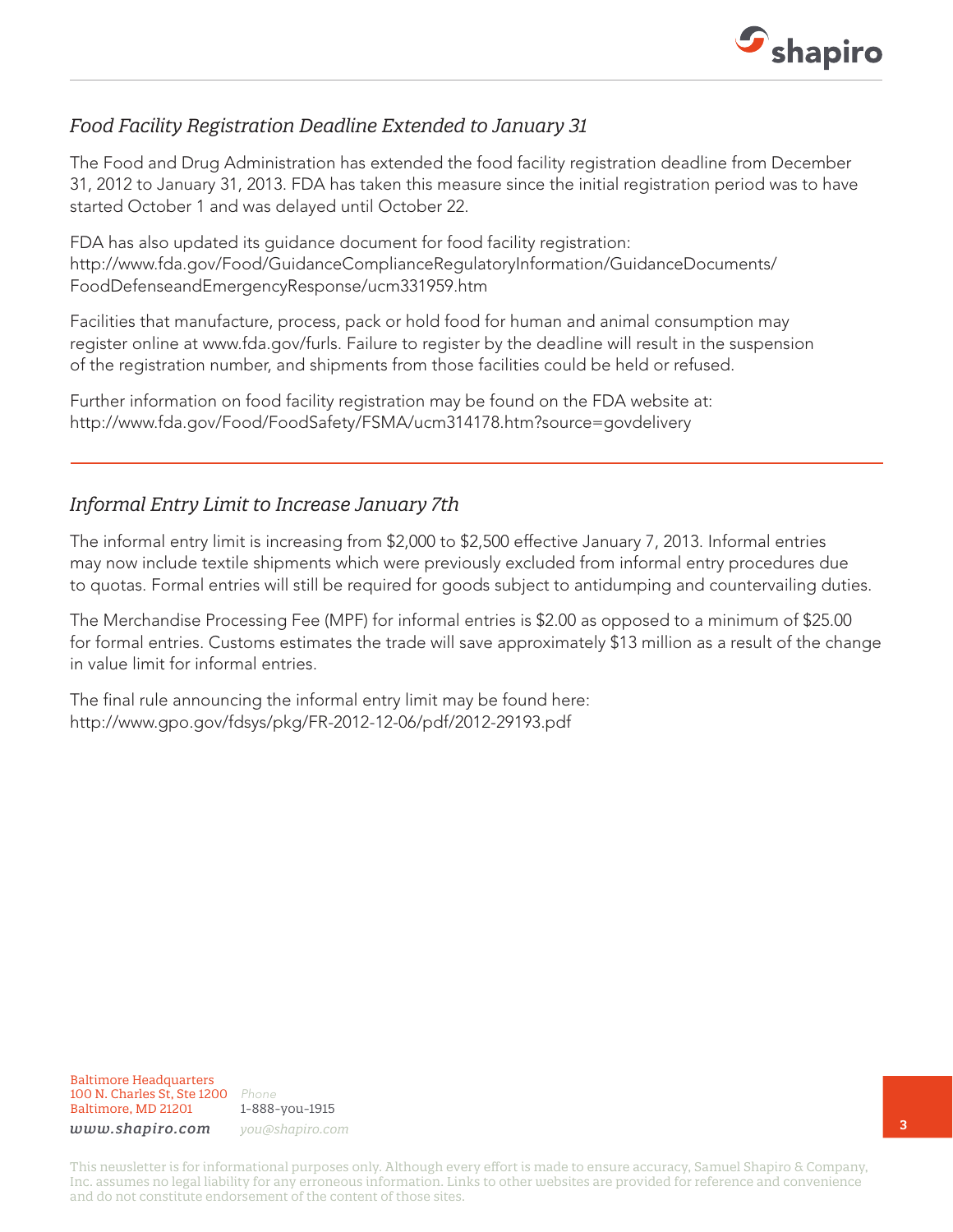

### *Actions of Customs Reauthorization Bill*

On December 7th the House Ways and Means Trade Subcommittee introduced the bill entitled the "Customs Trade Facilitation and Enforcement Act of 2012" which includes actions to modernize U.S. Customs and Border Protection (CBP) and other related agencies.

The bill includes the following recommendations (not inclusive):

- *• Specify the responsibilities of CBP's Commissioner who would be appointed by the President and who would report to the Secretary of the Department of Homeland Security (DHS). Named responsibilities would include safeguarding economic and security interests at ports of entry and borders, more consideration of input from and solicitation of the private sector including the Commercial Customs Operations Advisory Committee (COAC) regarding CBP regulations and policies, and administering any CBP revenue function as delegated.*
- Specify the responsibilities of the Deputy Commissioner who would also be a Presidential appointee. Responsibilities would include oversight of commercial operations, the development of information and communication technologies such as the Automated Commercial Environment (ACE), and oversight of the Office of International Trade (OT) which will be expanded to include CBP Import Specialists positions which are currently under the umbrella of the Office of Field Operations (OFO). The positions will have authority to classify and appraise imported goods, and to act as principal contacts and technical experts related to duty collections.
- Authorize the OT to establish and maintain Centers of Excellence and Expertise (CEE). The centers are meant to facilitate trade through industry specific knowledge, to increase the accuracy of trade data and information flow, and to foster industry partnerships through trusted partner programs such as the Importer Self Assessment (ISA) program. Establish an interagency CBP review board which would review proposed changes to CBP regulations and practices.
- Require the Commissioner to appoint a Trade Advocate who would consult with the private sector on the development of agency procedures and regulations, serve as a liaison between CBP and the trade on trade enforcement functions, and assist the Commissioner in resolving commercial operations issues.
- Establish a minimum standard for Customs brokers and importers regarding the identities of importers and their substantiation.
- Establish an importer of record program to maintain and assign importer of record numbers. The program will include criteria which will allow importers to obtain or be assigned a number, a centralized database of numbers which will include a history of numbers associated with each importer, and a database to ensure that duplicate importer of record numbers aren't issued.
- Implement an importer program which will allow CBP to adjust bond amounts for new importers based on risk levels. The program will allow increased oversight of new importers as well as non-resident importers who will be required to have a resident agent who will be required to secure a Customs bond or other security to protect CBP revenue and to assure compliance related to the importation of goods.

Baltimore Headquarters 100 N. Charles St, Ste 1200 *Phone* Baltimore, MD 21201

1-888-you-1915 *www.shapiro.com you@shapiro.com*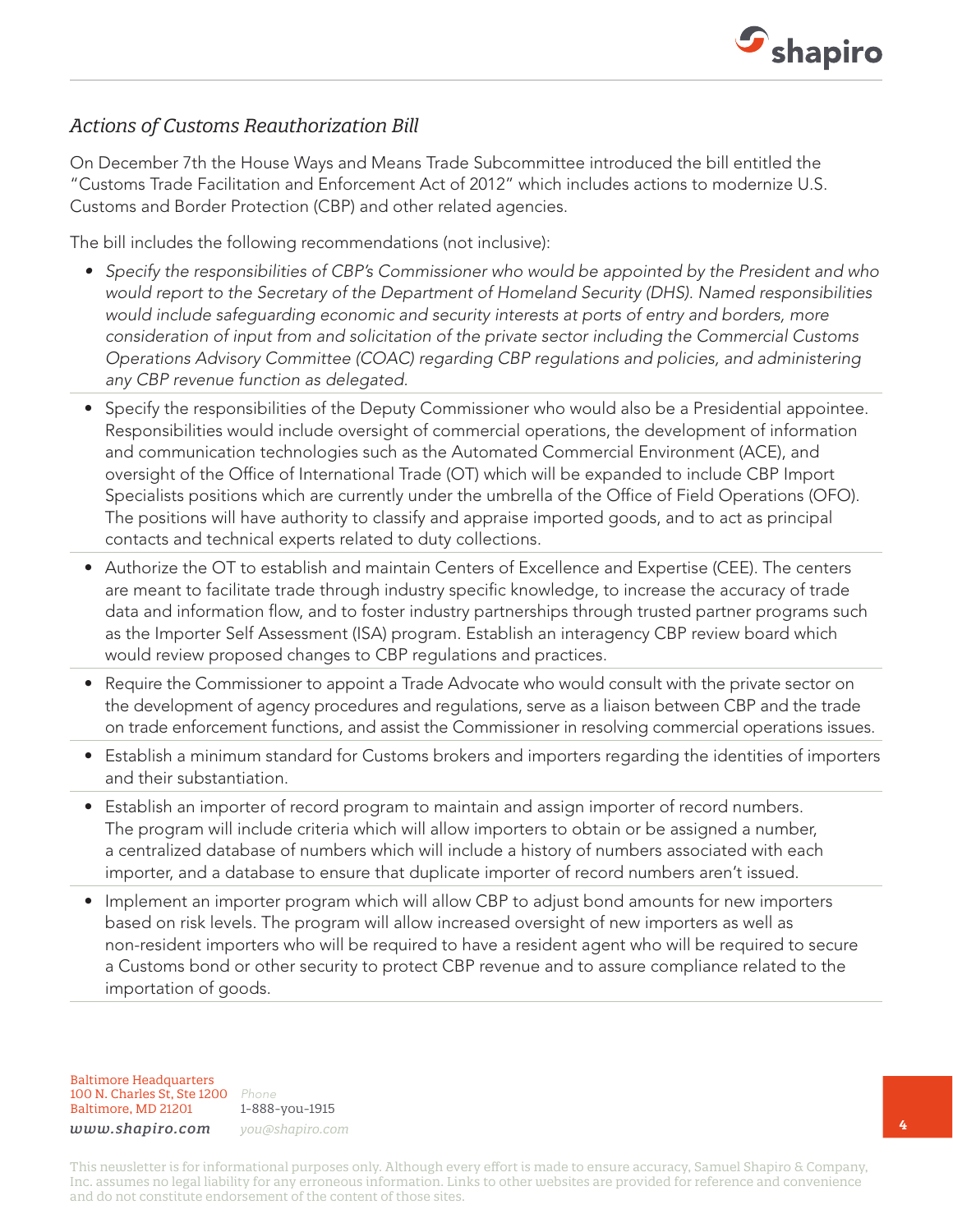

- Establish an interagency committee chaired by CBP that will include other federal agencies which require documentation or licensing of import and/or export shipments. The committee will be tasked with establishing a certified importer program by the end of 2014 which will authorize expedited releases on shipments requiring other agency licenses or documents.
- Establish Customs broker penalties or revocation of licenses/permits for brokers convicted of terrorism.
- Increased enforcement of Intellectual Property Right (IPR) laws including the sharing of unredacted samples of detained or seized merchandise with the copyright or trademark owner for purposes of determining whether the goods infringe a trademark or copyright. There may be a bonding requirement for the IPR owner as a condition of disclosure.

A copy of the bill can be viewed in its entirety at the following link: http://waysandmeans.house.gov/uploadedfiles/customs\_bill.pdf

### *GAO Report on Customs Cargo Targeting System*

The U.S. Government Accountability Office (GAO) has issued a supply chain security report on Customs and Border Protection's (CBP) cargo targeting system. Because it would be impractical for Customs to physically examine every shipment entering the United States, CBP uses its Automated Targeting System (ATS) to review shipments to assess the risk level and determine if the shipment warrants further examination.

The GAO report addresses how ATS supports Customs' targeting of maritime cargo container shipments for national security purposes, and the extent to which CBP assesses the effectiveness of ATS's national security targeting rules.

ATS is a web-based enforcement and decision support system that compares cargo information against intelligence and other enforcement data to determine the risk level for a shipment. The targeting rules use a weight set as each rule in the set has a specific weighted value assigned to it. Customs will assign a risk score from the weight set to each shipment as low, medium, or high risk. A shipment with a medium or high risk score will have shipment data reviewed, and a shipment with a high risk score will be held for examination. The risk score, however, is not the sole factor that determines whether Customs examines a shipment. CBP states that the ATS risk score is a starting point for the targeting process, and decisions regarding which shipments to examine are ultimately based on additional research.

The GAO report recommends that Customs ensure that future updates to the weight set are based on assessments of its performance and establish targets for performance measures to regularly assess the effectiveness of the weight set. Regular assessments of the weight set would ensure that CBP targeters have the best information available to make targeting decisions.

The full report may be found at: http://www.gao.gov/assets/650/649695.pdf

Baltimore Headquarters 100 N. Charles St, Ste 1200 *Phone* Baltimore, MD 21201

1-888-you-1915 *www.shapiro.com you@shapiro.com*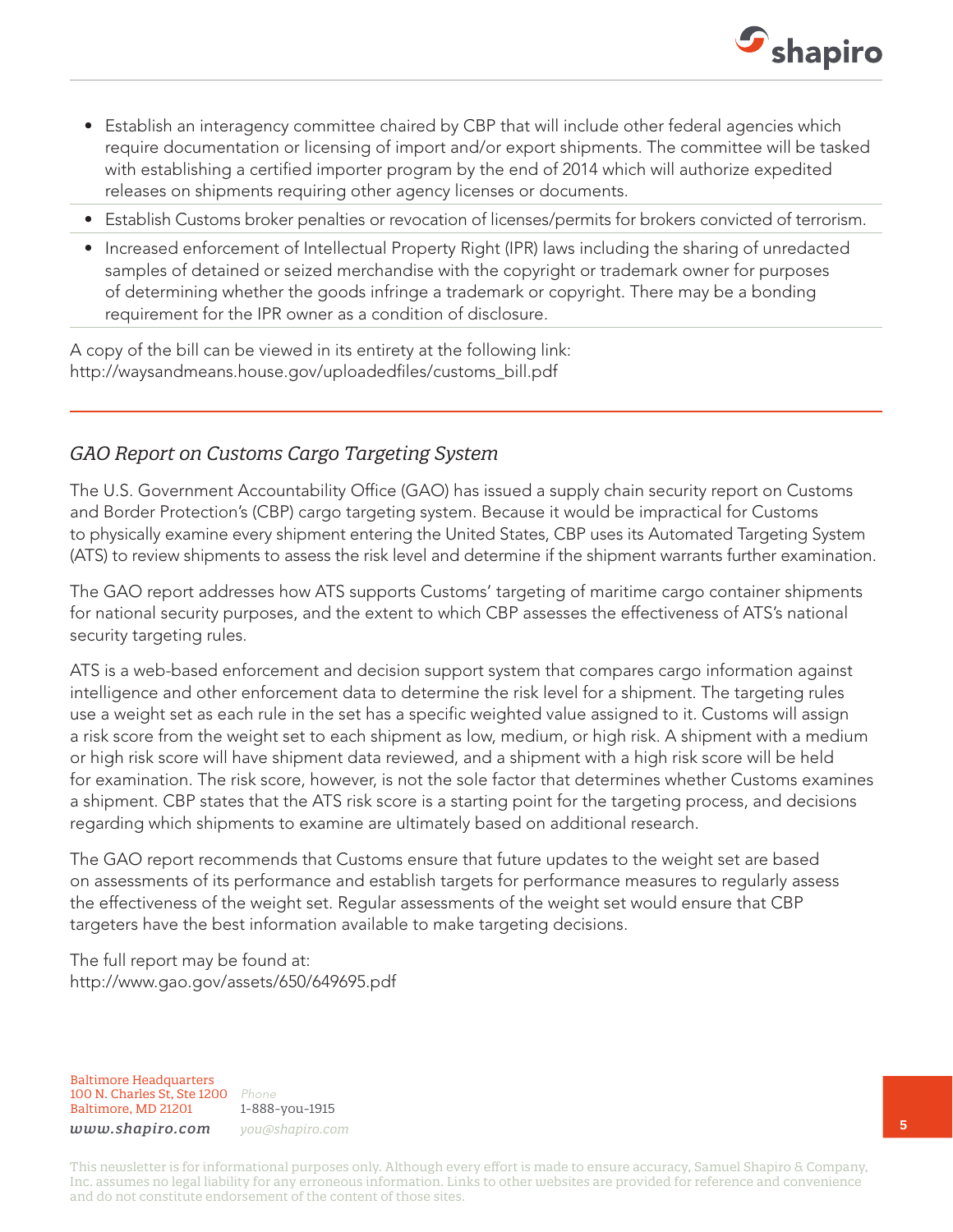

#### *Interagency Task Force on Commercial Advocacy Created to Assist Exporters*

On December 6, 2012, President Obama issued Executive Order 13630, which provides for the establishment of an Interagency Task Force on Commercial Advocacy. The task force is intended to maximize the U.S. federal government's ability to coordinate U.S. government resources that can be employed on behalf of U.S. exporters when they are competing for international contracts against foreign firms and to facilitate the growth of sales of U.S. goods and services globally.

The task force will be chaired by the Secretary of Commerce and will include senior level officials from the Departments of State, Treasury, Defense Agriculture, Transportation, Energy, Homeland Security and Health and Human Services. It will also include senior-level officials from the U.S. Agency for International Development, the Export-Import Bank of the United States, the Millennium Challenge Corporation, the Overseas Private Investment Corporation, the Small Business Administration and the U.S. Trade and Development Agency.

The president has instructed his administration to do everything in its power to better support U.S. exporters including streamlining services that will help U.S. businesses compete abroad. Through this Executive Order, the president is ensuring this commitment extends across 15 federal agencies, by making it easier for U.S. exporters to access the wide array of federal services to make them more competitive through the one-stop shop of the Advocacy Center at the Commerce Department.

Advocacy assistance is wide and varied but often involves companies that must communicate a message to foreign governments or government-owned corporations. The U.S. Department of Commerce's Advocacy Center will organize a customized, interagency advocacy campaign on behalf of U.S. exporters when they are competing for public international contracts against foreign firms. The task force will allow the administration to provide increased support for U.S. exporters beyond traditional commercial advocacy, by creating packages of government support for exporters from 15 federal agencies including promotion, financing, lead generation, market intelligence, technical assistance and other services.

There is an unprecedented demand for American-made products of every type: infrastructure, aviation, medical devices, security, energy and more. Much of this demand is expressed through governmentlet tenders. Other countries clearly recognize this opportunity and have been focused on aggressively promoting their own companies. President Obama believes we should help our companies put their best foot forward. It is time that federal assets are coordinated and streamlined to more effectively and efficiently help American companies compete for these lucrative international contracts and, as a result, support the president's National Export Initiative to expand U.S. exports and create American jobs.

This Executive Order builds upon and coordinates existing programs to create a whole-of-government efficiency that can best compete against state-supported international competitors.

Please refer to the Federal Register Notice issued on December 11, 2012: http://www.gpo.gov/fdsys/pkg/FR-2012-12-11/pdf/2012-30060.pdf

Baltimore Headquarters 100 N. Charles St, Ste 1200 *Phone* Baltimore, MD 21201

1-888-you-1915 *www.shapiro.com you@shapiro.com*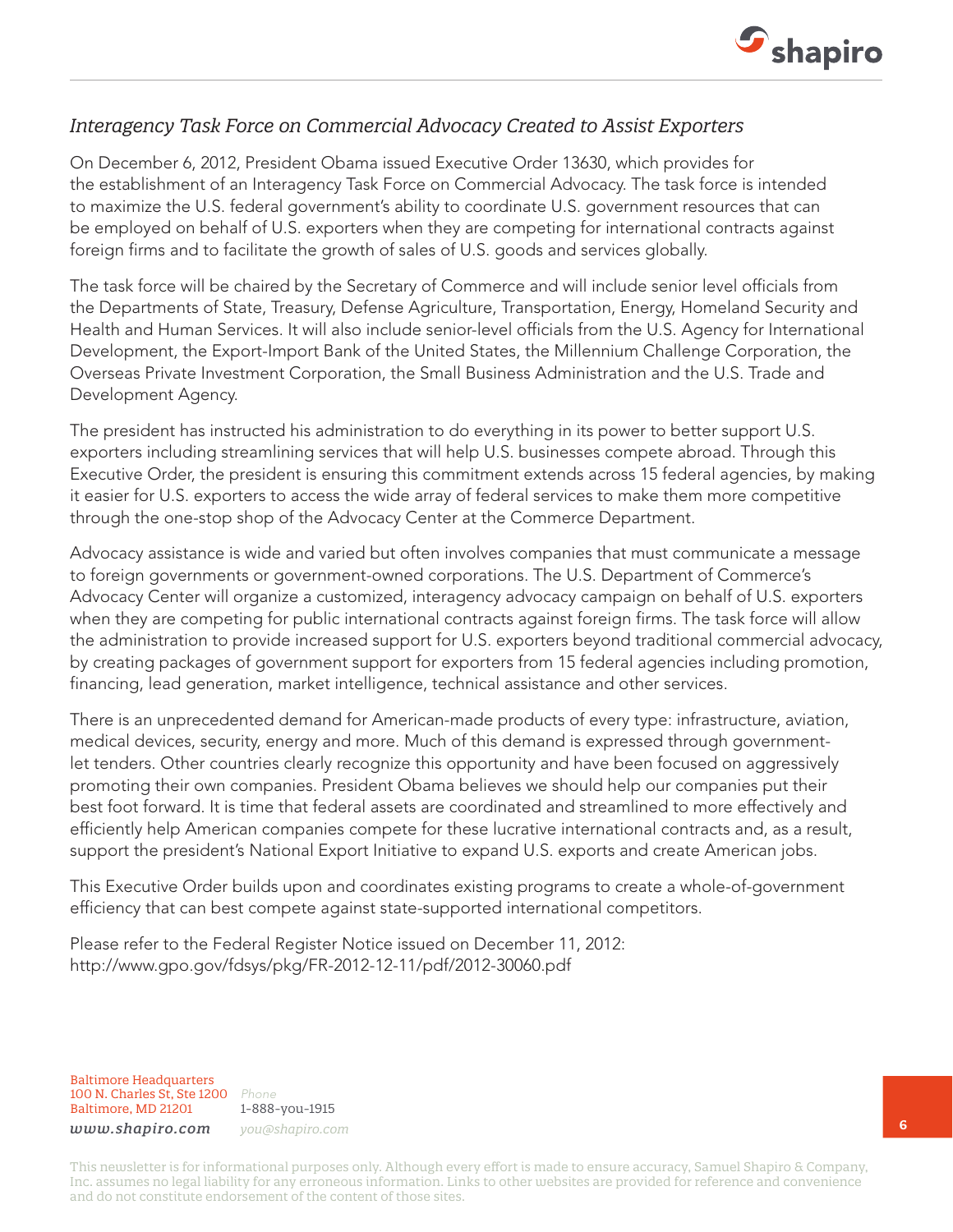

#### *U.S.-Canada Initiative: Beyond the Border Implementation Report*

The United States and Canadian governments made significant progress over the past year in realizing cross border initiatives. The progress has been guided by extensive and constructive engagement with stakeholders in the United States and Canada. Comments on this Northern border initiative were solicited from the U.S. and Canada and comments came by in-person meetings and on-line submissions, from all levels of government, non-governmental organizations, the private sector, and individuals about the security, trade, and travel issues that matter most to them. The input received has guided the Beyond the Border Action Plan, and both Governments intend to continue to work with stakeholders as the implementation plan moves forward. The U.S. and Canada want to ensure transparency and accountability, and are providing information to the public through websites and press releases.

This report organizes the implementation efforts into the four key areas of cooperation outlined in the Beyond the Border Declaration.

- I. Addressing Threats Early
- II. Trade Facilitation, Economic Growth, and Jobs
- III. Integrated Cross-Border Law Enforcement
- IV. Critical Infrastructure and Cyber Security

In order to advance the Beyond the Border Action Plan in 2012, Canada and the United States:

- Developed and released the Joint Statement of Privacy Principles to inform and quide information *sharing under the Beyond the Border Action Plan;*
- *• Achieved mutual recognition of our respective air cargo security programs for passenger aircraft, eliminating the need for rescreening except for cause;*
- *• Initiated a joint entry/exit pilot project at the land border, starting with thirdcountry nationals and permanent residents, whereby the record of entry into one country is shared and becomes the record of exit from the other country;*
- *• Developed an Integrated Cargo Security Strategy to address risks as early as possible associated with shipments arriving from offshore based on informed risk management and initiated pilots to validate and shape the implementation of the strategy;*
- Initiated a one-year sector-based pilot project that provides for advance review and clearance of official certification and alternative approaches to import inspection activities;
- Developed a detailed operational model for the upcoming deployment of the truck cargo facilitation pilot project;
- Developed a land border traffic management guide to manage traffic in the event of an emergency;
- Commenced the first cross border Regional Resilience Assessment Program project to improve the security and resilience of cross-border critical infrastructure;
- Released a joint Cyber security Action Plan;

Baltimore Headquarters 100 N. Charles St, Ste 1200 *Phone* Baltimore, MD 21201

1-888-you-1915 *www.shapiro.com you@shapiro.com*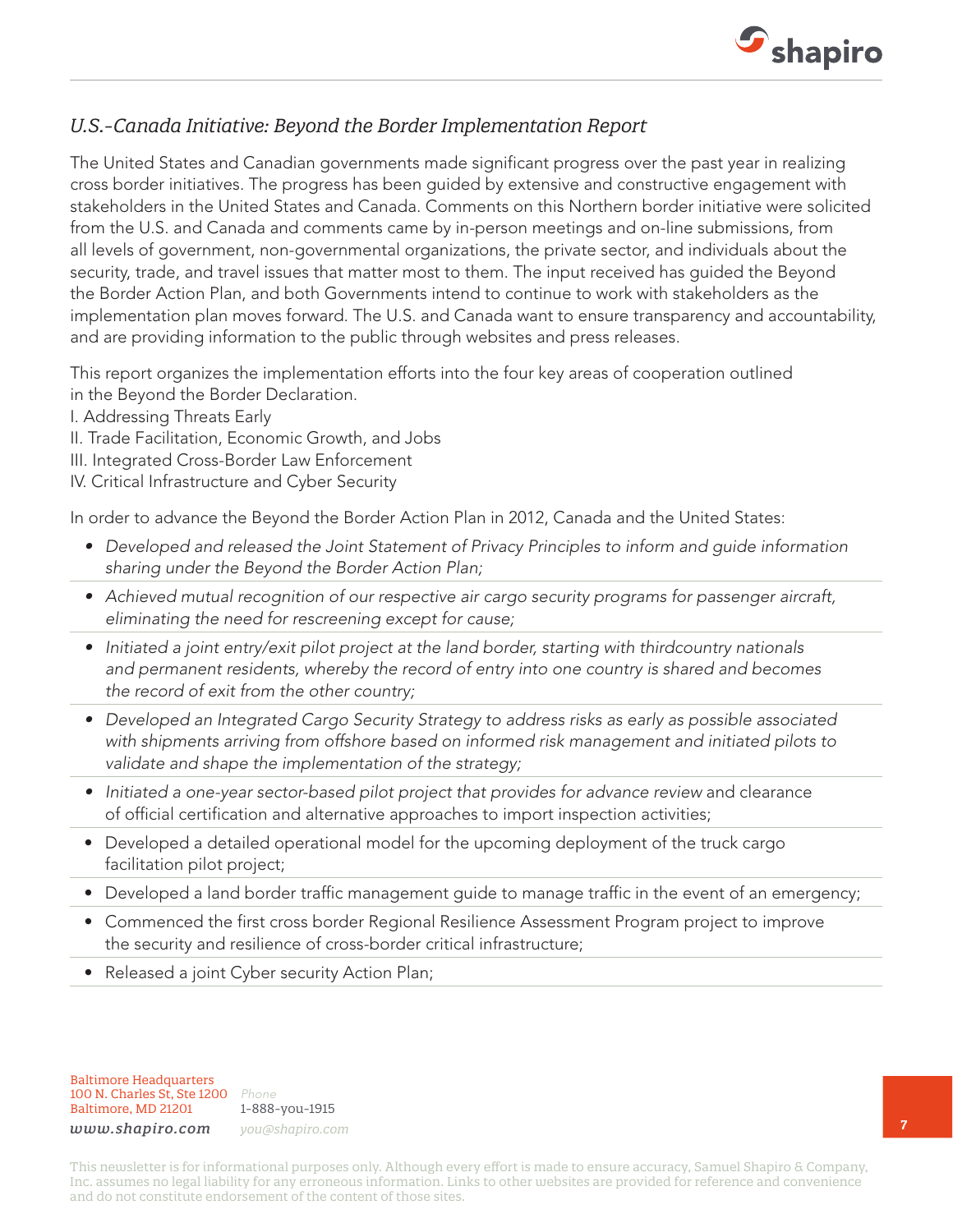

- Expanded and enhanced the trusted traveler program NEXUS by providing additional benefits to members such as access to expedited passenger screening lanes at airports in Canada and Transportation Security Administration (TSA) Pre  $\sqrt{m}$  lanes in the United States;
- Conducted consultations to facilitate cross-border business travel and implemented various improvements;
- Announced regularized Shiprider operations; and
- Developed a joint Border Infrastructure Investment Plan to ensure a mutual understanding of available funding for targeted projects and the schedule, scope, and responsibilities for those projects in consultation and coordination with all applicable local, state or provincial and federal stakeholders.

Several initiatives including the harmonization of trusted trader programs, the full implementation of an entry/exit program at the land border, the negotiation of a preclearance agreement for the land, rail, and marine modes and an update to the existing preclearance agreement for the air mode are currently underway.

To access the full Beyond the Border Implementation Report, December 2012 go to: http://www.whitehouse.gov/sites/default/files/docs/btb\_implementation\_report.pdf

### *Customs Issues Guidance for Claiming Drawback for Goods Damaged or Destroyed by Hurricane Sandy*

U.S. Customs and Border Protection (CBP) has issued information for importers who wish to file drawback claims for imported goods that were damaged or destroyed by Hurricane Sandy. If duties and taxes were paid and the goods are either exported or destroyed, the goods may qualify for a duty drawback refund under 19 U.S.C § 1313(c).

The importer will be required to provide documentation to CBP with details about the condition of the merchandise, as well as any insurance claims filed. Please note that if the importer has been reimbursed for duties and taxes via an insurance claim, the merchandise is not eligible for drawback.

CBP will waive the requirement to file a CBP Form 7553, Notice of Intent to Export or Destroy, as long as the importer provides detailed supporting documents showing the movement of the merchandise from import through to its ultimate exportation or destruction. This documentation must include the submission of any comprehensive insurance claim filed by the claimant which indicates to CBP that duties and taxes were not included in the claim, as well as third-party destruction documentation which demonstrates to CBP that the merchandise was completely destroyed and will no longer be an article of commerce. All drawback claims which are submitted to CBP should be clearly marked as "Hurricane Sandy" filings to allow for acceptance of the claim with these special requirements.

For questions regarding these procedures, please contact the New York Drawback office at 973-368-6950 or Laurie Dempsey, Branch Chief, Entry, Summary, and Drawback at laurie.dempsey@dhs.gov.

Baltimore Headquarters 100 N. Charles St, Ste 1200 *Phone* Baltimore, MD 21201

1-888-you-1915 *www.shapiro.com you@shapiro.com*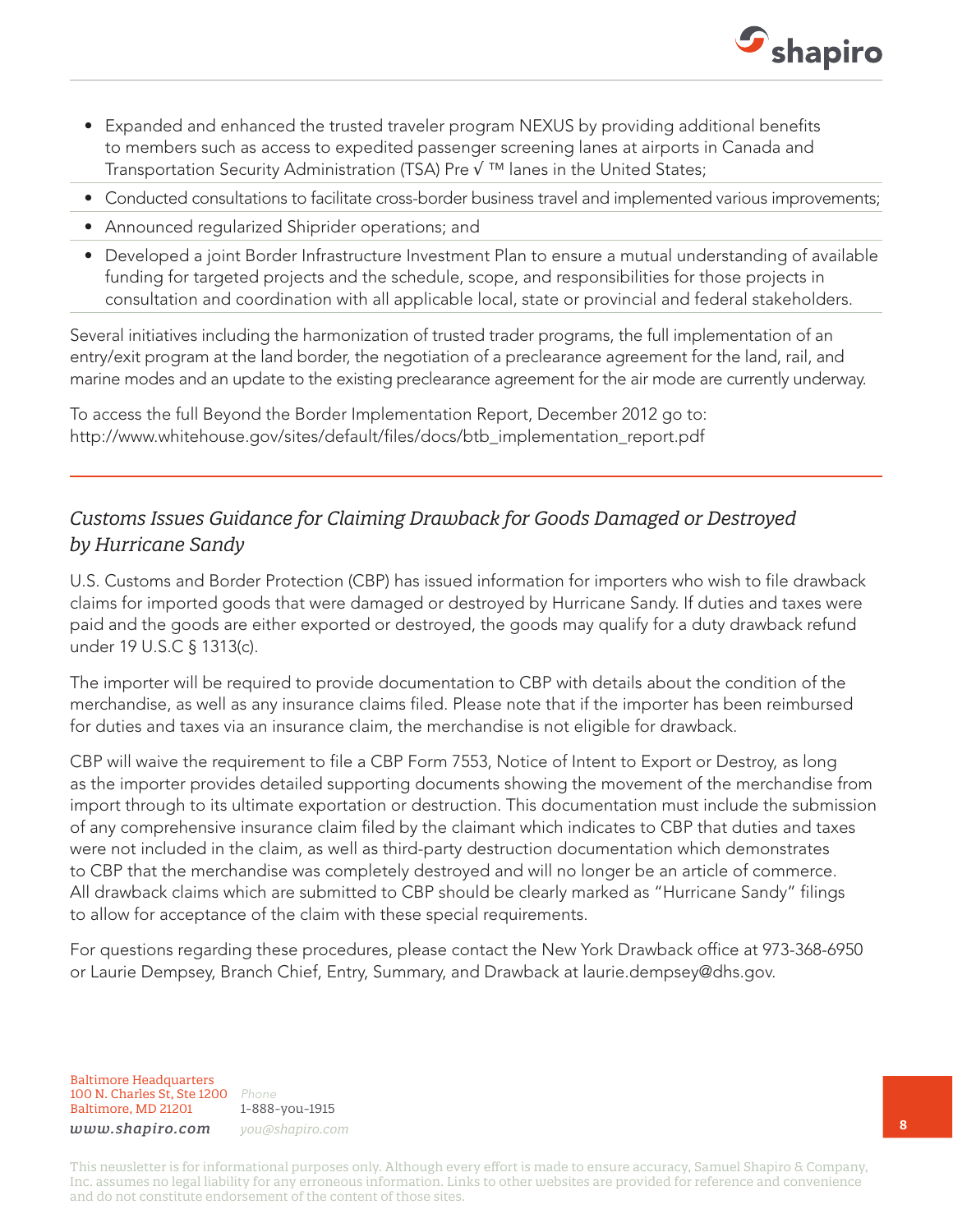

### *FDA to Accept Electronic Submission of Private Laboratory Reports*

The Food and Drug Administration has advised that it will accept private laboratory analytical results in electronic formats.

It is commonplace for importers of products subject to detention without physical examination (DWPE) to submit laboratory analysis as testimony to overcome apparent violations. These laboratory analyses are typically provided in the form of third-party commercial laboratory (referred to as "private laboratories") analytical reports to demonstrate compliance with the Federal Food, Drug, and Cosmetic Act (the Act) and with current FDA regulations.

FDA will accept private laboratory analytical reports in electronic formats, as well as hard-copy forms. It is FDA's preference for private laboratory analytical reports to be submitted in an electronic format for greater ease and speed of processing.

Absent any other instructions from the FDA District handling the entry, submissions of testimony should be routed to the contact point(s) listed in the specific Notice of FDA Action referencing the detention of the entry/line.

FDA states that at this time ITACS is not an acceptable means of submitting private laboratory analytical reports. If and when future functionality allows for the submission of private laboratory analytical reports through ITACS, FDA will notify the importing community.

In the near future, FDA intends to automate its private laboratory analytical reports review processes. Once that is accomplished, FDA will be able to process private laboratory analytical reports submitted via electronic means in less time than is needed to process private laboratory analytical reports submitted in hard copy forms. Therefore, in order to avoid potential delays, private laboratory analytical reports should be submitted electronically.

All analyses conducted by private laboratories and the reports submitted for those analyses are expected to conform to the guidance found in FDA's ORA Laboratory Manual, Volume III, Section 7, "Private Laboratory Guidance", found at:

http://www.fda.gov/downloads/ScienceResearch/FieldScience/LaboratoryManual/UCM092191.pdf

#### Baltimore Headquarters 100 N. Charles St, Ste 1200 *Phone* Baltimore, MD 21201

1-888-you-1915 *www.shapiro.com you@shapiro.com*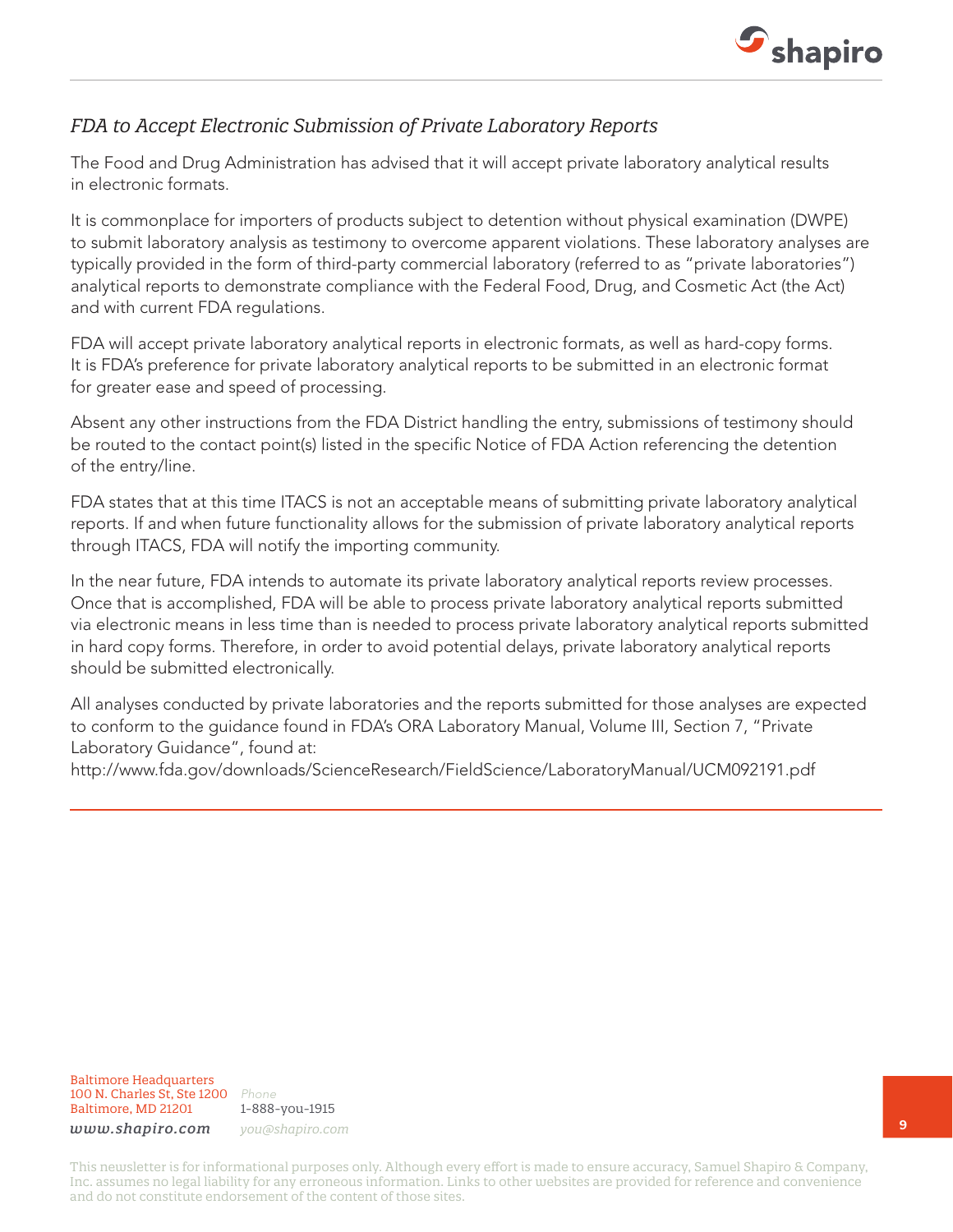

## **TRANSPORTATION UPDATE**

*January 2013 Update INDUSTRY NEWS:*

#### *Weak Demand Slows Chinese Export Growth*

Due to the weak demand from western partners in Europe and the U.S., China has been experiencing a slowing demand for Chinese goods. For the past few years China has been undergoing rapid growth in its exports, reaching growth of 11.6% for the month of October. That number has floundered to a 2.6% growth for November.

China has yet to release its official export targets for 2013. Due to the rapid decline in their exports, analysts predict that the new Chinese Government will most likely give modest numbers which would be 10% or lower than last year's targets.

With the world markets so entangled, the lack of Chinese exports into Europe and U.S. will have a ripple effect, distressing stakeholders worldwide. Many providers including ocean carriers, ports, trucking, and rail carriers that vastly depend on Chinese imports and exports will likely feel the strain.

The majority of growth in exports, Chinese economists argue, has been fueled by government spending on large infrastructure projects. The rail system in China has had a significant facelift. Even though the infrastructure sector has seen major growth, not much can be said about other sectors. Manufacturing and housing construction have seen reduced momentum.

### *Agreement Reached for New Intermodal Rail Yard in Charleston*

The South Carolina Department of Commerce, South Carolina Division of Public Railways and city of North Charleston, SC, finally reached an agreement that will enable plans for a new intermodal rail yard to be located at a former Charleston naval base.

Although the project has still not been finalized, the new agreement clears the way for development to move forward. Plans have been mired by disputes and litigation over the appropriate use of this publically owned land, pitting local, city, and state officials at odds over its use. The agreement was one of the last hurdles in the way for the development of the former Charleston Naval base.

Boasting deeper ports than Savannah, the port of Charleston and local officials believe that the new facility will help better position themselves for an increase in traffic due to Post-Panamax cargo in 2014. The recent agreement will allow an intermodal container transfer rail facility to give greater access to the port of Charleston.

Baltimore Headquarters 100 N. Charles St, Ste 1200 *Phone* Baltimore, MD 21201

1-888-you-1915 *www.shapiro.com you@shapiro.com*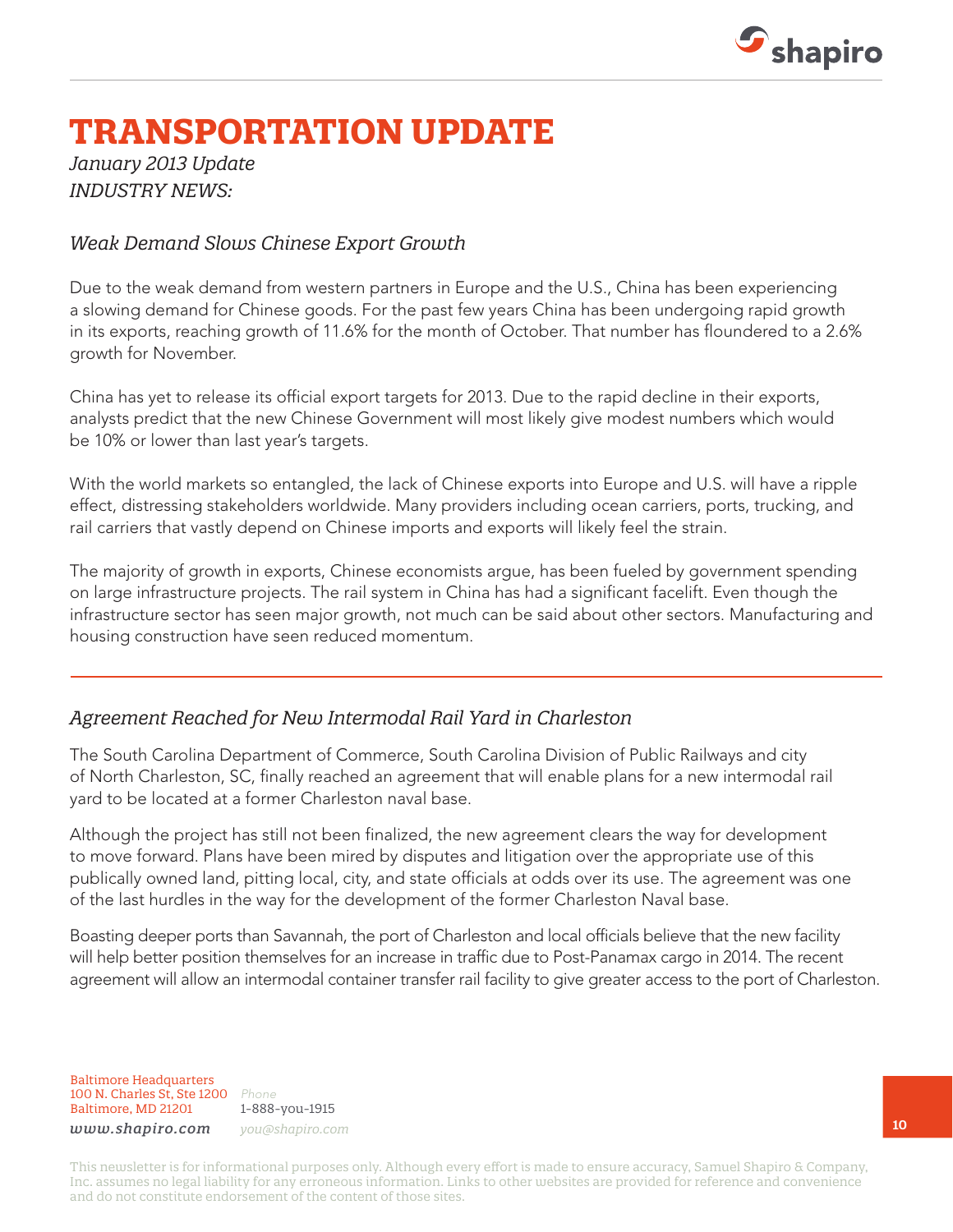

### *Shenzhen Streamlines Clearance Inspection for a Competitive Edge*

Shenzhen has eased clearance inspection under new reduced restrictions in order to be more competitive. By cutting the entry and exit inspection, shippers can move cargo faster in and out of the port. About 1,400 companies in Shenzhen will benefit from these new procedures, which are based on annual export value. In November, there were 96 eligible shippers; under the new requirements an estimated 1,400 companies are now qualified for this "fast-tracked scheme."

Baltimore Headquarters 100 N. Charles St, Ste 1200 *Phone* Baltimore, MD 21201

1-888-you-1915

*www.shapiro.com you@shapiro.com*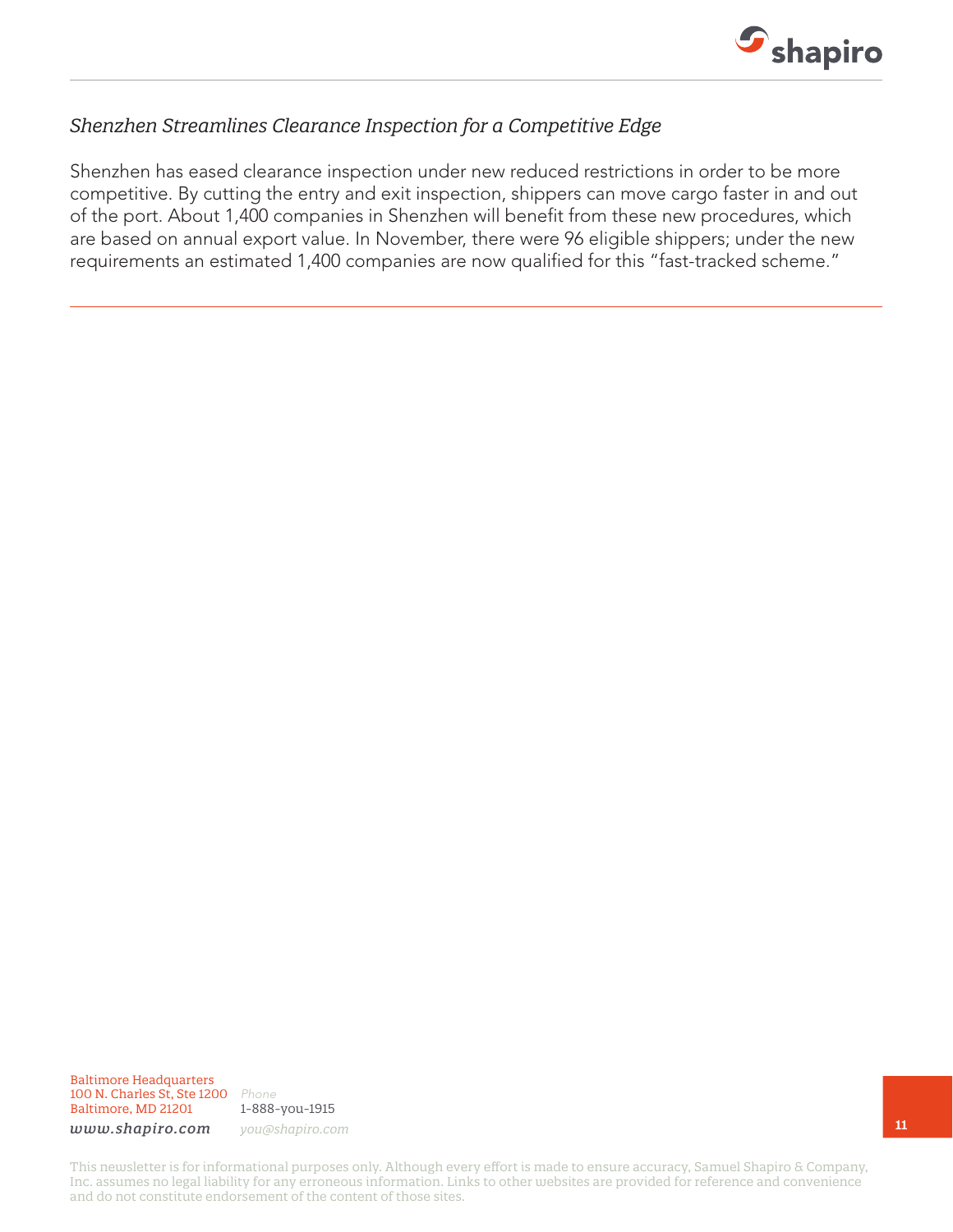

## **OCEAN FREIGHT:**

### *Container Volumes Increase at the Port of Virginia Due to Hurricane Sandy*

Due to Hurricane Sandy, the ports New York/New Jersey Ports were closed for several days and cargo was rerouted to other ports along the East coast. Some of this cargo was diverted to the port of Virginia which resulted in a 21% jump in container movement by handling 198,720 TEU's in November. With this major increase in container movement the port of Virginia announced this was their 2nd busiest month ever. Year to date, the Port of Virginia has experienced an 8.9% increase over 2011.

### *Hamburg Sud Offering New Direct Service along the Americas' West Coast*

German ocean shipping company, Hamburg Sud, has announced they will have direct services linking North America, Central America, and South America. Ports of call include: Guayaquil, Ecuador; Balboa, Panama; Puerto Quetzal, Guatemala; Los Angeles, U.S.; Oakland, U.S.; Manzanillo, Mexico; and Paita, Peru. Hamburg will service this lane with five 1,850 TEU ships that will include reefer plugs. On January 4, 2013, the first sailing will begin from Guayaquil. In the U.S. the Cap Palliser vessel will set sail on January 20, 2013 from Los Angeles.

#### *Evergreen Announces GRI for USA to Far East*

Evergreen Lines has announced the following GRI's for all U.S. & Puerto Rico exports to the Far East (TPWB) effective January 15, 2013. The following GRIs will be applied to all origin ports and IPI points within the U.S. & Puerto Rico;

*USD \$160/20' Container or equivalent USD \$200/40' Container or equivalent USD \$200/40' High-cube Container or equivalent*

Baltimore Headquarters 100 N. Charles St, Ste 1200 *Phone* Baltimore, MD 21201

1-888-you-1915 *www.shapiro.com you@shapiro.com*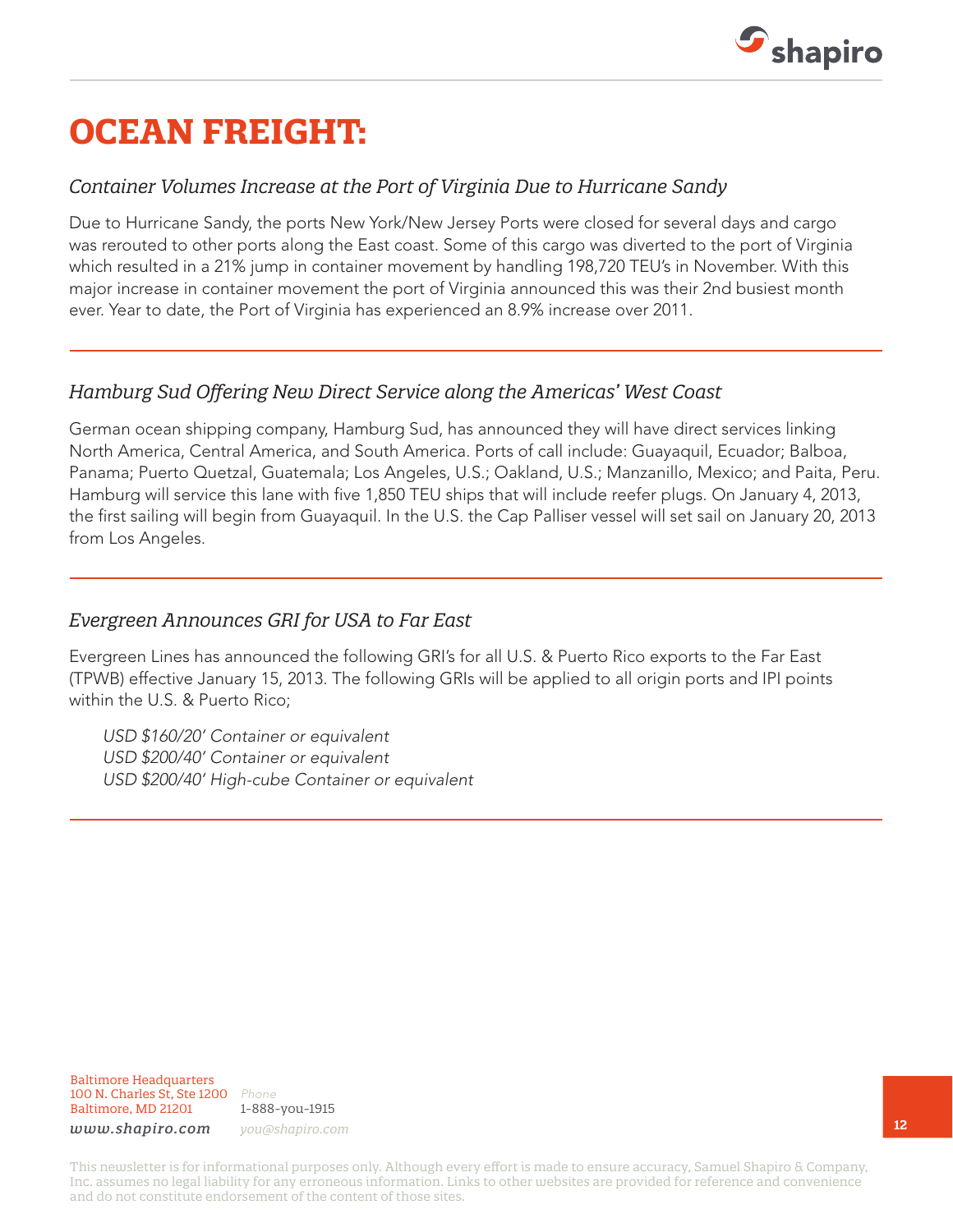

## **AIRFREIGHT:**

#### *Delta and Virgin Atlantic Announce Joint Venture*

Delta Airlines and Virgin Atlantic Airlines have announced a joint venture to create an expanded and more competitive trans-Atlantic network. With this deal Delta Airlines will also acquire a 49% stake in Virgin Atlantic from Singapore airlines with Virgin Group maintaining its 51% majority stake in Virgin Atlantic. The joint venture will service passenger flights between the United States, Canada, Mexico, and the UK. This recent move is meant to strengthen the two airlines' network between North America and the UK, with a focus on the highly competitive New York – London market.

### *Stabilized Ocean Rates Could Lead to Increase in Air Freight*

As many are experiencing, ocean carriers are struggling to bring rates back to profitable levels with a never ending round of rate increases. Mired by over-capacity and dwindling demand, ocean carriers have been hesitant to maintain increases, opting for rate reductions and further continuing the cycle. As 2012 draws to a close, and ocean carriers are announcing the next round of GRI's in the New Year at levels anywhere from \$150 to \$1,500, some are speculating a shift of cargo from ocean to air. This would be a reversal of a shift of shippers of marginal cargo that are taking advantage of bottomed out ocean freight rates. This trend will likely be realized if ocean carriers can maintain rate discipline in 2013 with their next round of GRI's, for a more sustainable market in the New Year. The Container Freight Derivatives Association reported that in December future prices were trading at a premium to spot rates, indicating future rate shifts.

Baltimore Headquarters 100 N. Charles St, Ste 1200 *Phone* Baltimore, MD 21201

1-888-you-1915

*www.shapiro.com you@shapiro.com*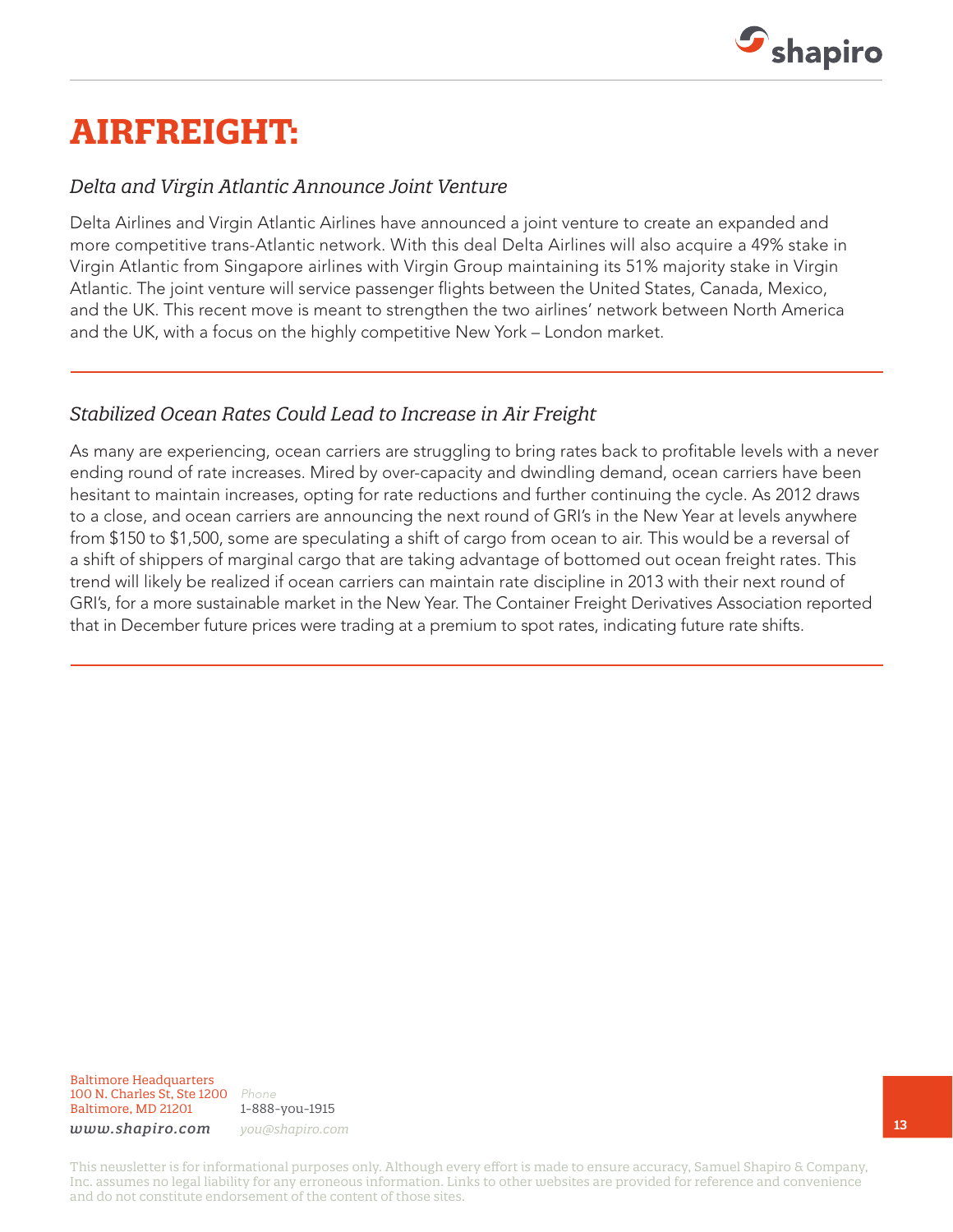

# **SAMUEL SHAPIRO & COMPANY, INC. NEWS**

### *Shapiro Supports Hurricane Sandy Victims through New York's City Harvest*

Samuel Shapiro & Company, Inc. recently supported City Harvest by making a donation on a per-card basis on behalf of each one of its customers. City Harvest, founded in 1982, assumes the mission to end hunger in communities throughout New York City through food rescue and distribution, education, and other practical, innovative solutions. City Harvest collects high-quality surplus food, roughly 115,000 pounds daily, from restaurants, Greenmarkets, wholesalers, grocers, farmers, and manufacturers, redistributing it to a network of nearly 600 community food programs. Their financial support comes almost entirely from individuals, private foundations, and corporations. City Harvest is also working to help meet the needs of Hurricane Sandy victims. In addition to daily deliveries to soup kitchens and food pantries across the five boroughs, City Harvest has been making emergency food drop-offs to Staten Island, Coney Island and Red Hook in Brooklyn, Breezy Point and Rockaway in Queens, and Manhattan.

Shapiro has been providing holiday donations on behalf of its customers, in lieu of traditional gifts, for the past 4 years. Before 2012, the company supported St. Jude's hospital, through its holiday card program, in its mission to advance cures, and means of prevention, for pediatric catastrophic diseases through research and treatment. This year, due to the tragedy and impact of Hurricane Sandy, the company was compelled to support City Harvest in its efforts. The disaster struck close to home for the international business industry with the most damage and delay at popular New York/Newark ports and airports, where Shapiro also happens to operate one of its branches.

Samuel Shapiro & Company, Inc. has been involved in philanthropic work since its early beginnings and incorporates charitable activities throughout the year. In November, the company's Baltimore office collected and donated 26 food boxes weighing a total of 623 pounds, in addition to a monetary donation, to the Maryland Food Bank, an affiliate of Feeding America. Shapiro is also currently expanding its philanthropic work with the creation of a Humanitarian Services Committee focused on providing Customhouse brokerage and freight forwarding services to charitable institutions.

"Giving back to the community is one of our corporate values," said Margie Shapiro, President & CEO, Samuel Shapiro & Company, Inc. "This initiative not only makes a direct impact in our community but also honors our customers, who have always supported our strong sense of duty."

#### Baltimore Headquarters 100 N. Charles St, Ste 1200 *Phone* Baltimore, MD 21201

1-888-you-1915 *www.shapiro.com you@shapiro.com*